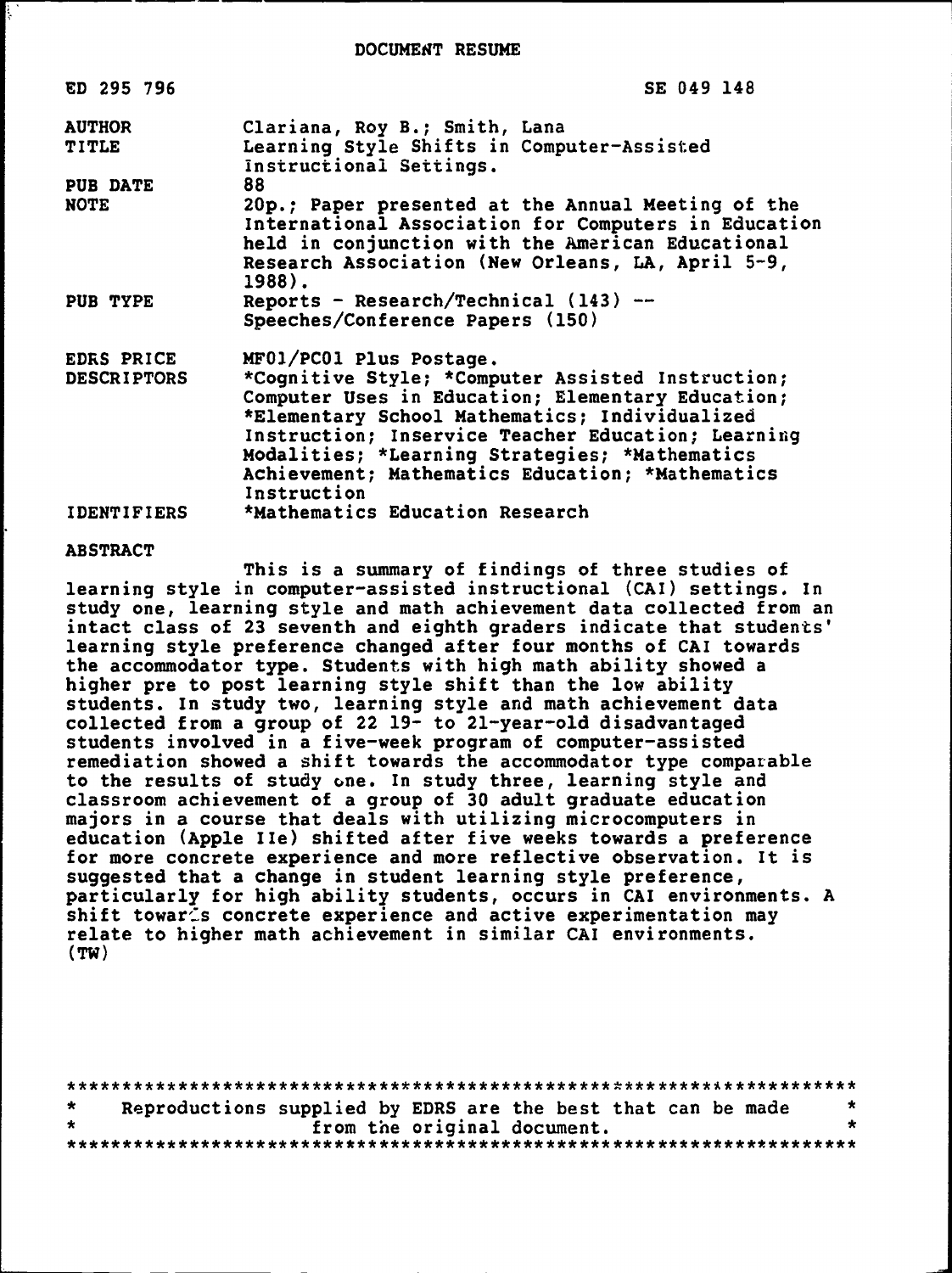U S DEPARTMENT OF EDUCATION Office of Educational Research and Improvement EDUCATIONAL RESOURCES INFORMATION

- This document has been reproduced as<br>eceived from the person or organization<br>originating it
- Minor changes have been made to improve<br>reproduction quality

Points of view or op ⊹ions stated in this docu<br>ment :do\_not\_necessarily\_represent\_official<br>OERI position or policy

"PERMISSION TO FILPRODUCE THIS MATERIAL HAS BEEN GRANTED BY

sn

TO THE EDUCATIONAL RESOURCES INFORMATION CENTER (ERIC)."

Learning Style Shifts in Computer-Assisted **Instructional Settings** by Roy B. Clariana and Dr. Lana Smith

Memhpis State University College of Education Department of Curriculum and Instruction **Reading Center** 

A paper presented at the Annual Meeting of the International Association for Computers in Education (IACE) held in conjunction with the American Educational Research Association (AERA) on April 7, 1988 in New Orleans, LA.

 $\overline{c}$ 

RUNNING HEAD: LEARNING STYLE SHIFTS

 $\mathcal{L}_{\mathcal{A}}$ 

 $\mathcal{N}^{\mathcal{L}^{\mathcal{M}}}$ 

 $\infty$ 

04914

 $\omega$ 

 $\Omega$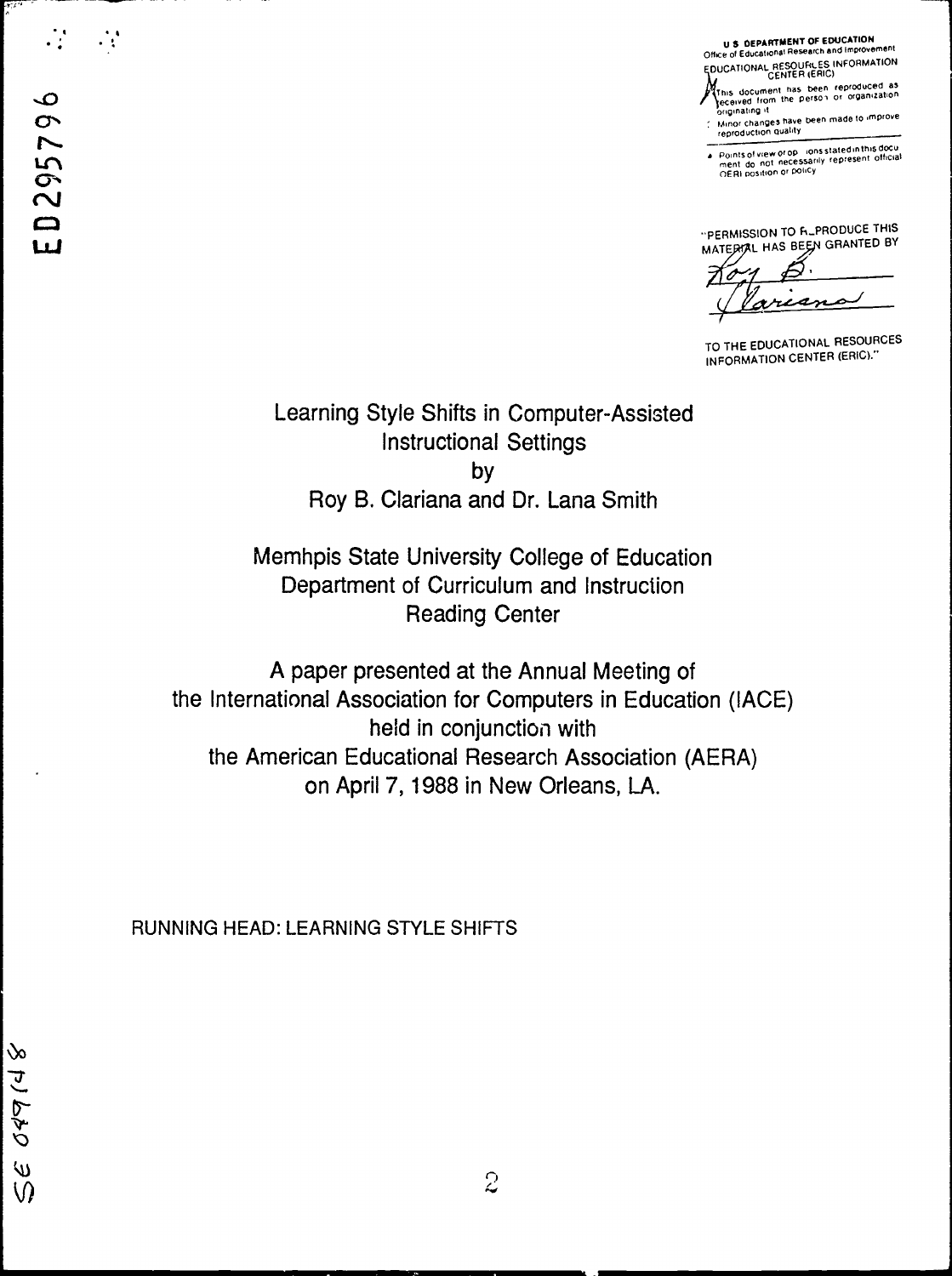# Learning Style Shifts in Computer-Assisted lnstructional Settings by Roy S. Clariana and Dr. Lana Smith Memphis State University

### **Abstract**

 $\mathbf{r}$ .

This is a summary of findings of three studies of learning style in computerassisted instructional (CAI) settings. In study one, learning style and math achievement data collected from an intact class of 23 seventh and eighth graders indicate that students' learning style preference (Kolb's LSI, 1976) changed after four months of computer-assisted instruction (WICAT) towards the accommodator type. Students with high math ability showed a higher pre to post learning style shift than the low ability students . A multiple  $r=.90$ ,  $p=.0000$  was obtaired for the dependent variable math posttest achievement correlated with math pretest and LSI concrete experience(CE).

ln study two, learning style and math achievement data collected from a group of 22 nineteen to twenty-one year old disadvantaged students involved in a five week program of computer-assisted remediation (WICAT) showed a shift towards the accommodator type comparable to the results of study 1. The active experimentation (AE) dimension correlated with course midterm grades with  $r=.45$ ,  $p=.035$ .

In study threu, learning style and classroom achievement of a group of 30 adult graduate education majors in a coursethat deals with utilizing microcomputers in education (Apple IIe) shifted after five weeks towards a preference for more concrete experience and more reflective observation. The active experimentation (AE) dimension correlated with course midterm grades with r=.38, p=.037.

Though causal inference is problematic due to instrumentation and design, it is possible that a change in student learning style preference, particularly for high ability students, occurs in CAI environments. A shift towards concrete experience (CE) and active experimentation (AE) may relate to higher math achievement in similar CAI environments. Future studies of learning style preference should include both Pre and Post measures.

 $\Omega$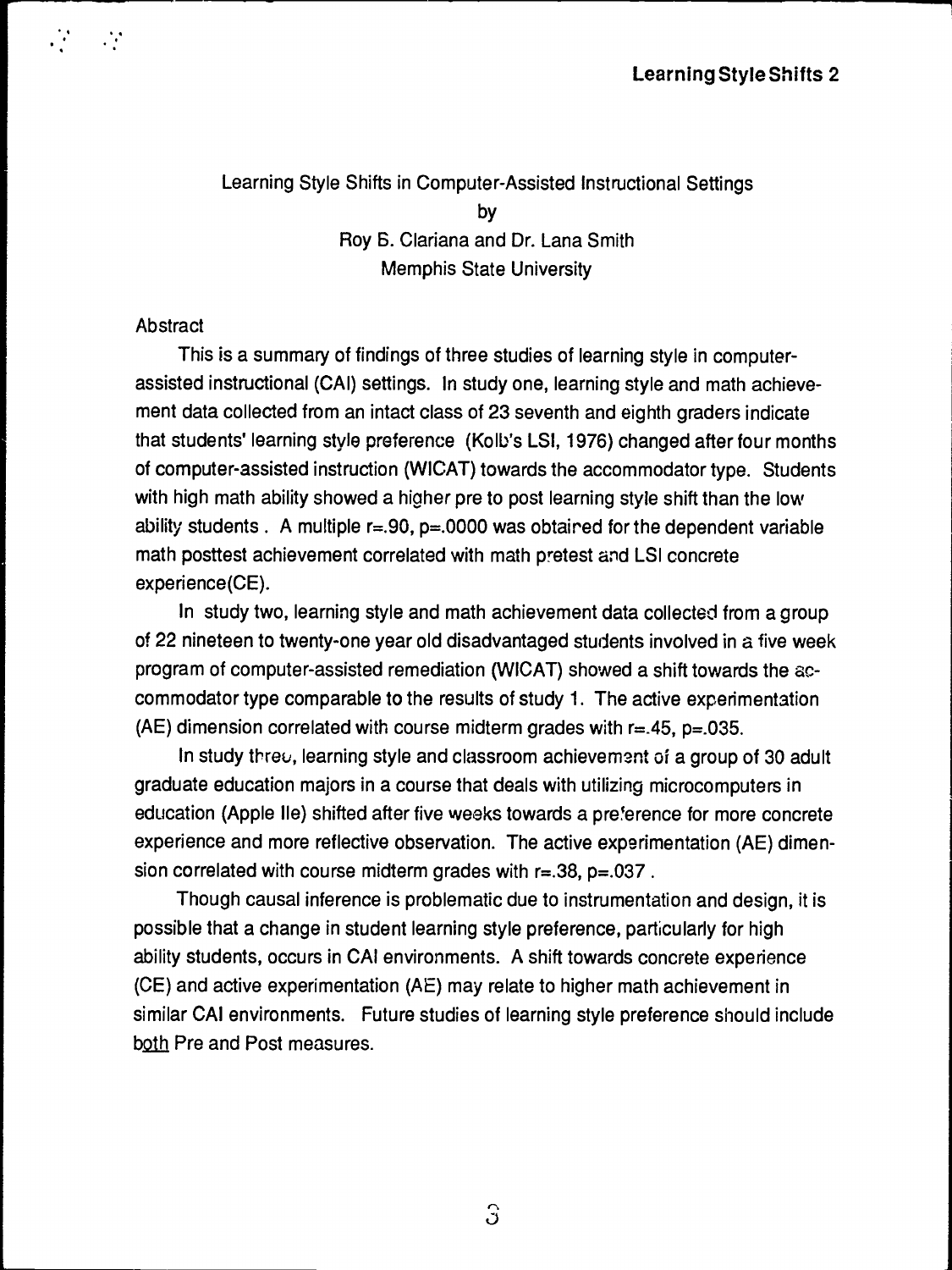#### Learning Style Shifts in Computer-Assisted lnstr .ctional Settings

.. . . . '

Studies of learning style preference and achievement may provide some quiding principles for developing truly individualized computer-assisted instruction. This position is generally accepted for several reasons: matehing instruction to learning style is thought to be efficacious; learning style data may provide additional instructional options; and learning style accounts for part of the individual's idiosyncratic response to instruction.

First, matehing the instructional method to a student's preferred learning style should increase the efficiency of the learner in that learning situation (Stice and Dunn, 1985). There is research to support this position but no generat model exists to explain this "matching" principle, though it is intuitively appealing. Matehing instructional method with student learning style preference may reduce ambiguity, thus simplifying the cognitive demands on the student. Also, motivation or interest would be important since learning style preference is in fact an attitude.

More research with learning style measures would result in increased awareness of additional instructional delivery options by instructional developers. Designers of individualized instruction should take into account the many student variables that fall into two categories, immediate variables and historic or past variables.

The immediate variables currently in use in CAI settings include mostly content or process questions that are digital in nature. Immediate variables are digital in that they are in a yes! no, on/ off form. When immediate variables are answered correctly, the student is sent forward to the next frame. If the student answers incorrectly, the student is sent back to some type of remediation. Some attempts to use immediate variables for determining learner appropriate Ieveis of feedback include contingent feedback (Aiessi & Trollip, 1985; Gilman, 1969), attribute isolation feedback, and various learner control methods (Carrier and Sales, 1987). Immediate variables alone provide less information about the subtle range of branching options that could be affered in CAI than could a combination of immediate and historic variables.

Historic variables, like learning style preference, locus of control, and need for achievement (Grabinger & Jonassen, 1988), would be more analogic in nature and so can possibly provide this subtle information. For example, in a lesson on how a bill becomes a law, the CAI lesson may present the main ideas as a tutorial which require the student to read and think about the inforrnation. Several practice items or

 $\hat{\mathcal{L}}$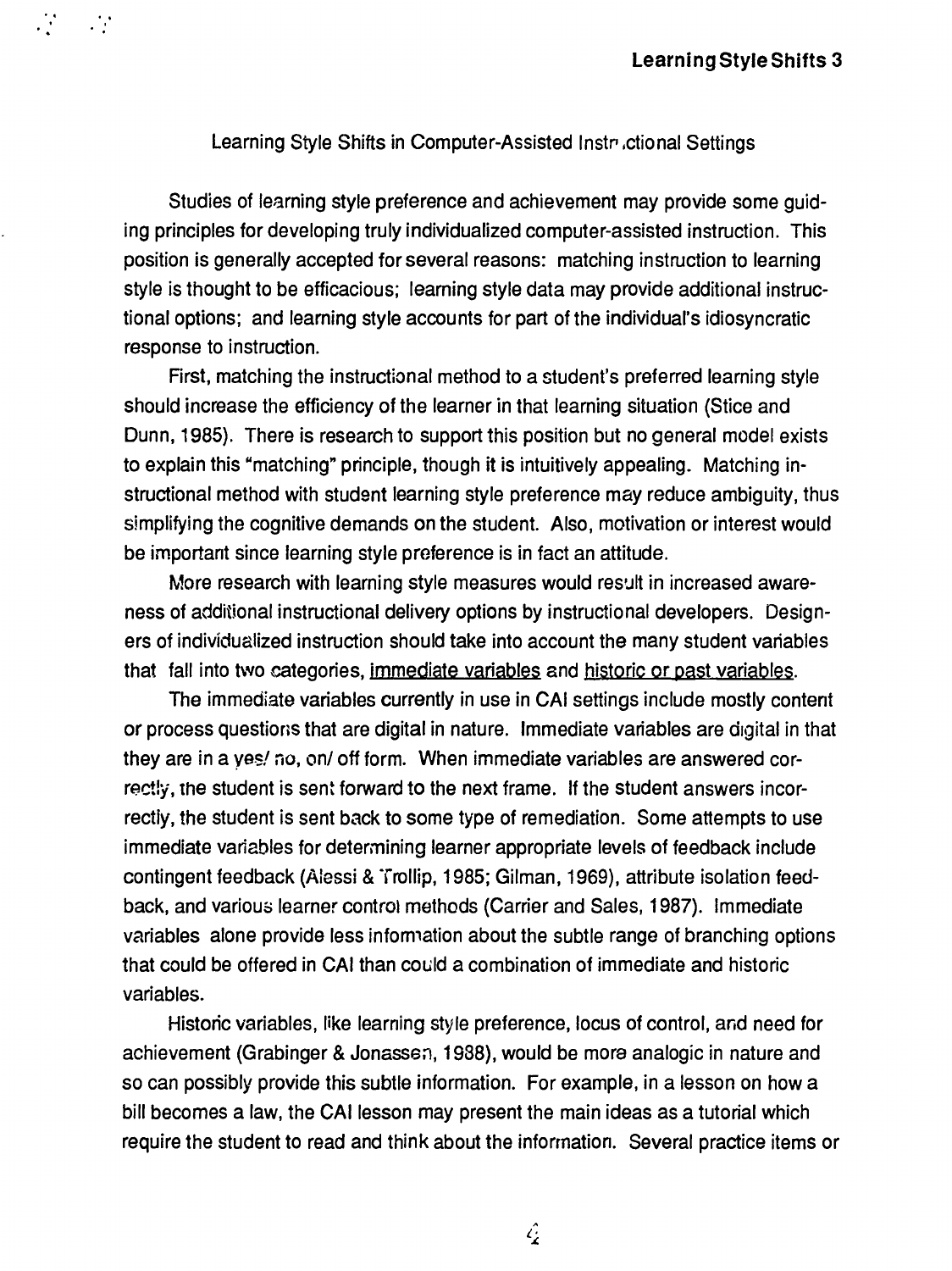comprehension questions relating to the topic could then be asked. lf these immediate variables show that the student has not grasped the concept, then historic information like learning style preference could be used to determine the most individualized branching option for that student. If this student learns best by observation, a video clip of a legislature in action could be shown. If this student learns best by doing, then an interactive Simulation could be used. This would provide individualization precisely where it is most needed by the individual and in the form or format most closely aligned with his learning style. By considering both immediate variables and historic variables, instructional designers would have available an increased variety of prescriptive branching options.

Even if there existed a perfect measure of learning style, an individual's learning style probably accounts for only a small portion of the explained variance associated with achievement. This small portion, however, may be critical for lass able learners. A comprehensive theory of instruction should be inclusive. Additional research with learning styles may clarify some deeper basic issues and may also provide some surprises and insights.

### Learnlng Styleand lnstructlon

 $\frac{1}{2} \sum_{i=1}^n \frac{1}{2} \sum_{j=1}^n \frac{1}{2} \sum_{j=1}^n \frac{1}{2} \sum_{j=1}^n \frac{1}{2} \sum_{j=1}^n \frac{1}{2} \sum_{j=1}^n \frac{1}{2} \sum_{j=1}^n \frac{1}{2} \sum_{j=1}^n \frac{1}{2} \sum_{j=1}^n \frac{1}{2} \sum_{j=1}^n \frac{1}{2} \sum_{j=1}^n \frac{1}{2} \sum_{j=1}^n \frac{1}{2} \sum_{j=1}^n \frac{1}{2} \sum_{j=$ 

Learning style has been defined by Keefe (1979) as "the characteristic behaviors of learners that serve as relatively stable indicators of how they perceive, interact with, and respond to the learning environment." There are numerous learning style inventories available, each based on a particular cognitive viewpoint. Older learning style measures include Kolb's (LSI), Dunn, Dunn, and Price's (LSI), Canfield and Lafferty's (LSI), Hill's Cognitive Style Interast lnventory (CSJJ), and Gregoric's Transaction Ability lnventory (TAl) (Dunn and DeBello, 1981 ). Same studies comparing these various instruments have been conducted (Thompson, Finkler, and Walker, 1979). For some learning style measures, internal validity and reliability have been considered (Sewall, 1986, Freedman and Stumph, 1978, 1980, Geller, 1979). Generally, the learning style constructs arediverse from each other and no attempts to integrate several into a generic theory of learning style were found in the literature. Additionally, problems with instrumentation may preclude such integration. The National Association of Secondary School Principals (NASSP) has devoted much attention to this topic and has developed a broadly-based instrument which will probably generate considerable research (Keefe and Monk, 1987).

Lee ring style may or may not be relatively stable. Humans are adaptable. An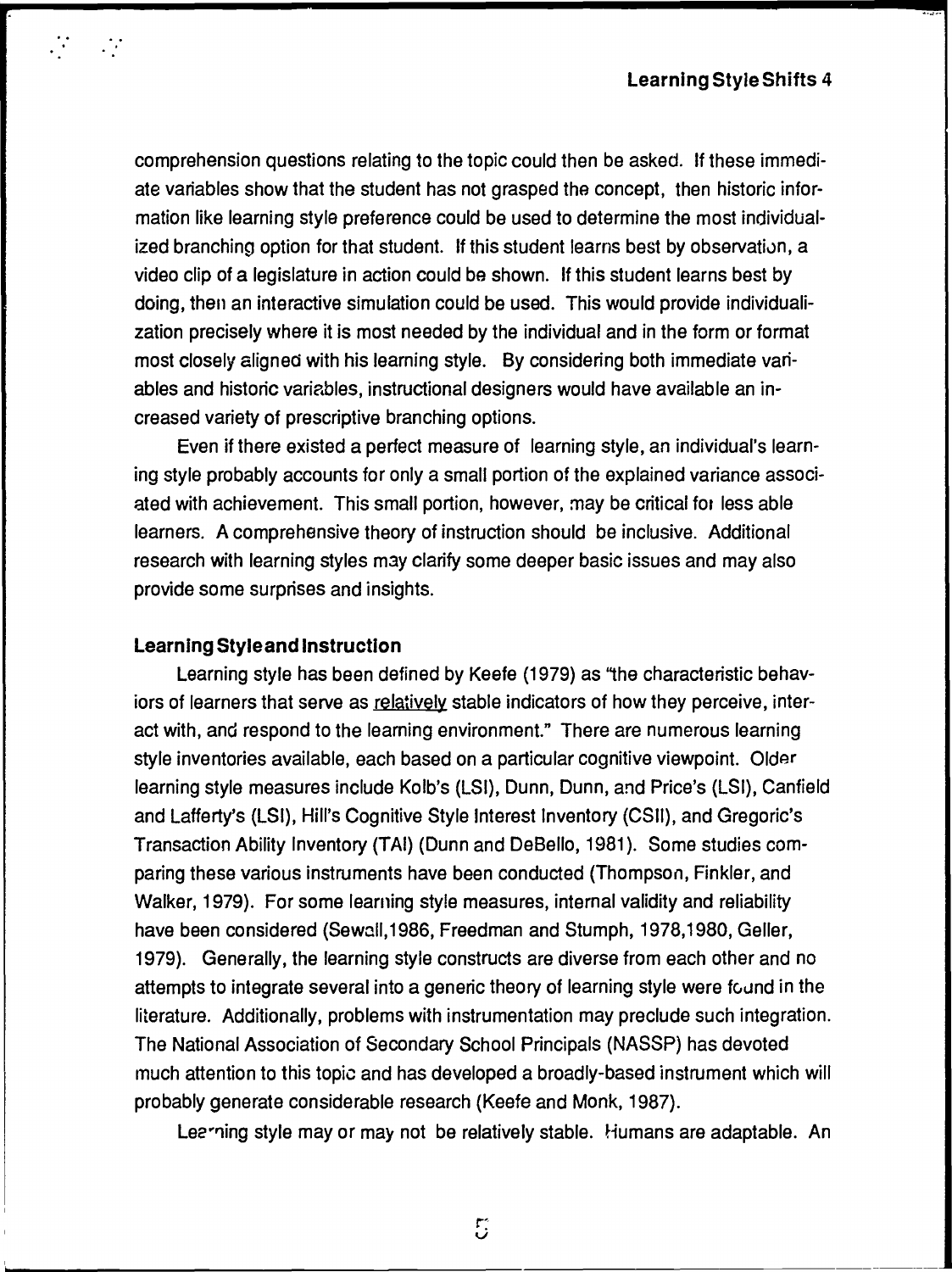individual changes self to fit the environment and also changes the environment to fit the self. Accommodation is the term used to describe the fitting of the internal cognitive processes to the environment while assimilution is taking in that part of the environment which already fits the internal process. Assimilation would occur when the teaching method matches the learning style. Accommodation would occur if the learrer changes Jearning style to fit the teaching method. lt seems logical to assume that both occur, although some leamers are more able to adapt than others.

Experience suggests that low ability students would probably be <u>least</u> able to adapt to a non-preferred instructional method and so would banefit most from matehing instruction to preferred learning style. High ability learners may be more able to accommodate to different instructional methods. Using high ability students (like college students) in research studies involving matching instruction to learning style would produce many no result conclusions since these students are expected to be more able to accommodate or adapt to instructional methods. However, learning style may interact with Ievel of challenge so that even the most able students will benefit from matching instruction to learning style if the lesson content is new or difficult.

Matehing instruction to preferred learning style assumes that both preferred learning style and instructional method can be adequately identified and then be adjusted to correspond. The major purpese of this study was to idantify a correspondence between iearning style preference and a specific form of computer-assisted instruction. Two approaches were used, one analytical, the other empirical.

### The analytical approach

 $\mathcal{L}^{\star}$ 

 $\mathcal{L}^{\text{max}}$ 

The analytical approach seeks a correspondence bstween instruction and learning style by examining the logical consequences an student cognition of the presentation mode of a specific instructional application in a CAI setting.

The computer lessons were delivered on a WICAT learning system. A typical lesson had the following components: an advance organizer, a tutorial teaching lesson, practice, and a posttest. The branching and remediation for each student varied based upon immediate variables, so that each student saw slightly different lessons. From an individual student's viewpoint, the lesson was highly linear.

Contrasting learning from print (the current traditional method of instruction) with CAI will provide a base line for further comments. Walter Ong (1984) has noted that print, by its nature, is linear. Text is arranged in precise rows of words, each unit

 $\epsilon$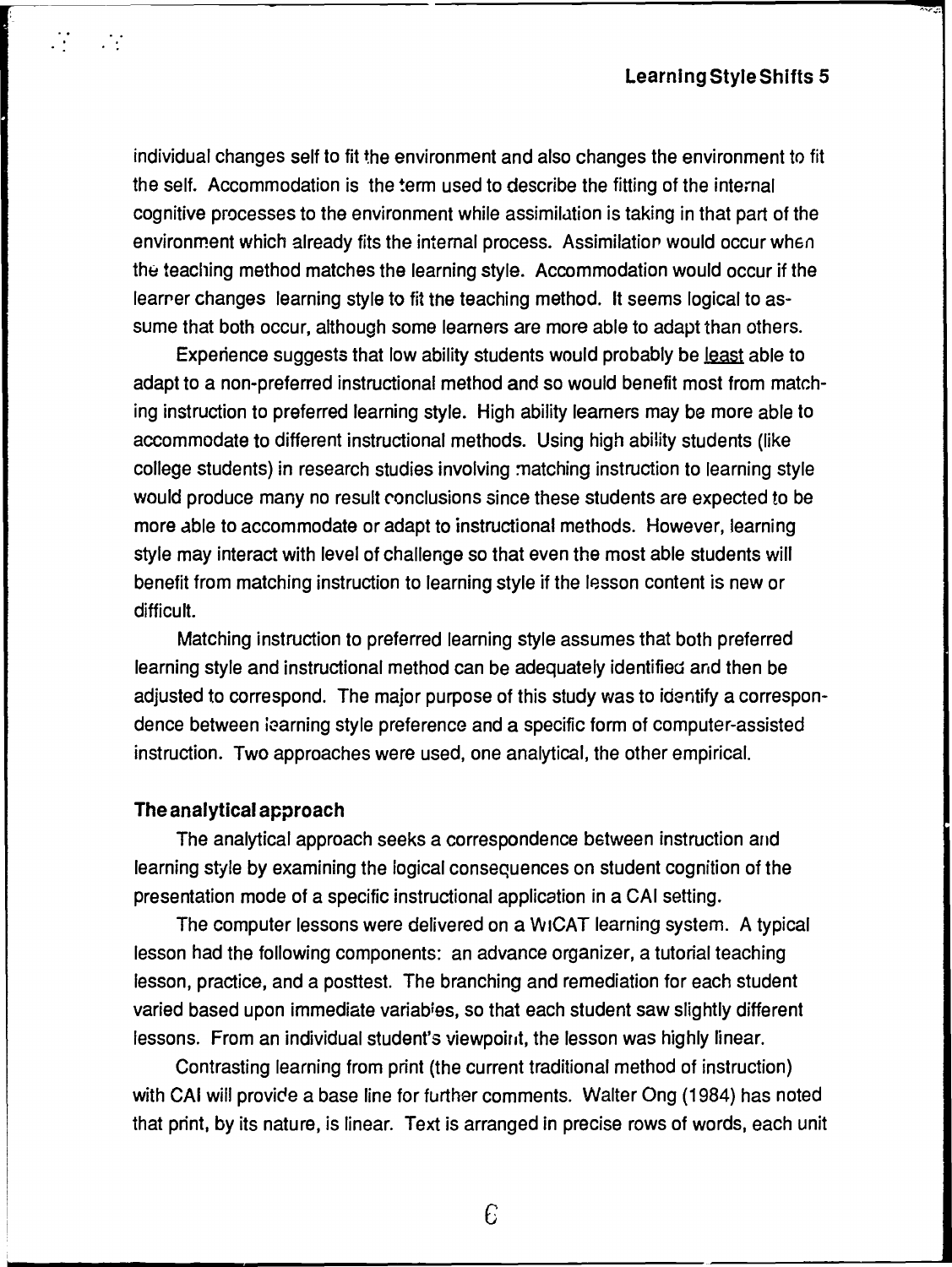or sentence conveying a meaning, with meaning following meaning linearly.

--- <sup>~</sup>--------------

 $\mathcal{M}$ 

 $\sim 10^4$ 

In print formats, having many sentences grouped together into paragraphs of related sentences with related meanings allows the learner not only to process or consider the meaning of one unit but also to develop a gastalt for the total meaning conveyed through the paragraph and the page (Gillingham, 1988). Turning a print page becomes a physical closure under the control of the learner. Further, backpaging is easy so a conceptual link can readily be formed between what comes next (the following page) and what has been covered ( the previous page). Meaning follows meaning in a linear fashion, but within the broad context of many other meanings.

Similarly but more emphatically, CAI toxt tends to achieve closure after each screen. Each screen tends to contain only one or a few "meaningful units" and a substantial amount of time is usually required for one screen to clear and the next screen to appear. Each screen and its meanings associate with only two or three previous screens due to memory Ioad (Gillingham, 1988), time, and closure. The actual content of this meaningful unit (Kintsch, 1986) held in working memory may equal about one good paragraph if it were print. This process overemphasizes the linear connection of meaningful units because these units are immediate and time associated.

Also, there is an increase in transition time between segme. 3. The eye can scan a print page at the speed of thought, perhaps relocating a previously read sentence on the same page in about 300ms to 500ms, which allows almost immediate access to such sentences for comparisons and evaluation. In contrast, CAI may require at least 1 to 3 seconds to clear and replace previous text. This combined with less information per screen compared to print significantly alters the students' cognitive review process (Bevan, 1979). Not only more time, but also more effort is required to back-page in CAI and so the learner may avoid making immediate comparisons of the just read text which may be critical in discriminating the meaning of the text sequence. The thought itself, or the motivation to compare the thought to previous text, may be lost due to this long transition time between segments.

The rhythm in processing text in CAI then will be different from processing printed text in several regards. As mentioned above, the general discrimination or comparison strategies required for deep or difficult passages of CAI text may be subverted due to a Iack of overall organization or gestalt. The macro-level gastalt may also be subverted. In contrast, printed text has a "feel" to it. The student can

 $\overline{r}$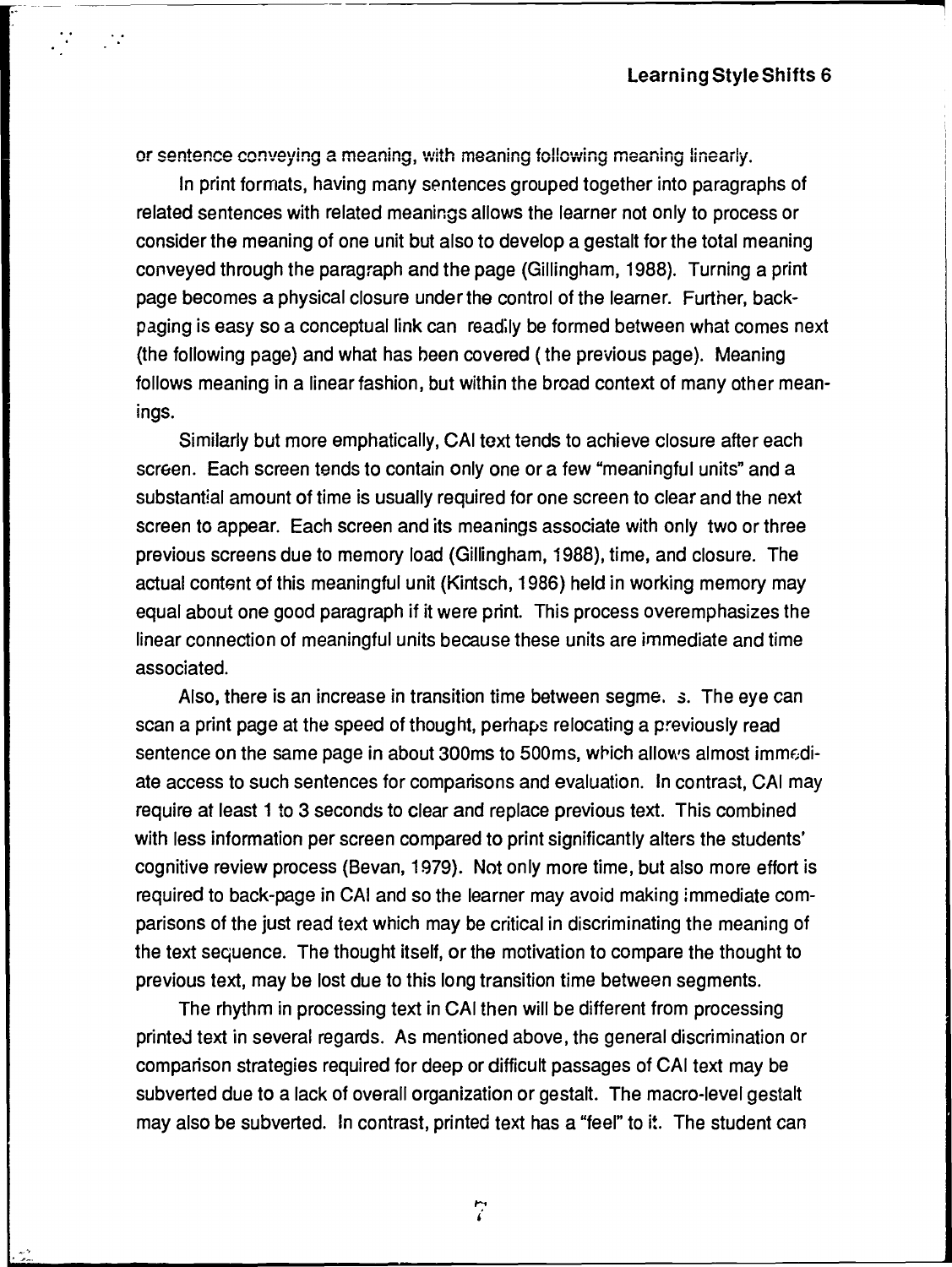pick it up, leaf through the pages and hear them crackle, and can feel the weight of the taxt. The student can easily check chapter divisions or other milestones, check page numbers, and generally develop a feel for the cycle or rhythm of the necessary mental investment of effort required fcr the learning. CAI usually lacks most of these features. The leamer, of necessity, must accept the new Jesson somewhat unprepared both in years of experience with this format and from being able to pre-examine it before reading. Every moment in the CAI lesson becomes immediate. The current moment becomes more important than what came before or what will come after. The rate of the passage of time seems to change. In this way, CAI lessons alter the traditional rhythm of learning, shifting the learners' attention towards the immediate.

Learners in this type of CAI environment may tend to change to fit this environment. The emphasis on the immediate and the general non-critical acceptance of meaning segments would encourage intuitive decision making. The tendency to guess the responses to questions in a trial-and-error manner would increase and probably be rewarded. This would increase risk-taking behaviors. A tendency to push on or forge ahead would develop. There would probably be less reflection and more action; learners would be less passive and more active. Rather than pondering at length on a screen, as we sometimes tend to do with difficult print text, a learner with a CAI-developed learning style would press return and hope the meaning would eventually become evident. Back-paging would occur infreque . .ly.

The amount of abstraction in the lesson would be dependent on the lesson content rather than the lesson presentation process and so any possible learning style shift towards abstraction in a CAI environment would be irregular or unpredictable becauss some lessons are abstract and some are not.

CAI lessons usually encourage a one right answer set which might be refer: ed to as "converging" on the answer. The WICAT Jessons allow for a broad range of possible correct answers, thus diluting this one right answer set and any tendency to converge.

These learning style changes may be reasoned, but could these be measured?

#### The empirical approach

~..;...:. *.. :.* 

 $\mathbb{R}^{\mathbb{Z}_2}$ 

 $\mathbb{R}^2$ 

The empirical approach requires a measure of learning style. For purposes of these studies, it should correspond to the description of learning style type developed above. As mentioned, numerous learning style inventories are in use. Kolb's

*8*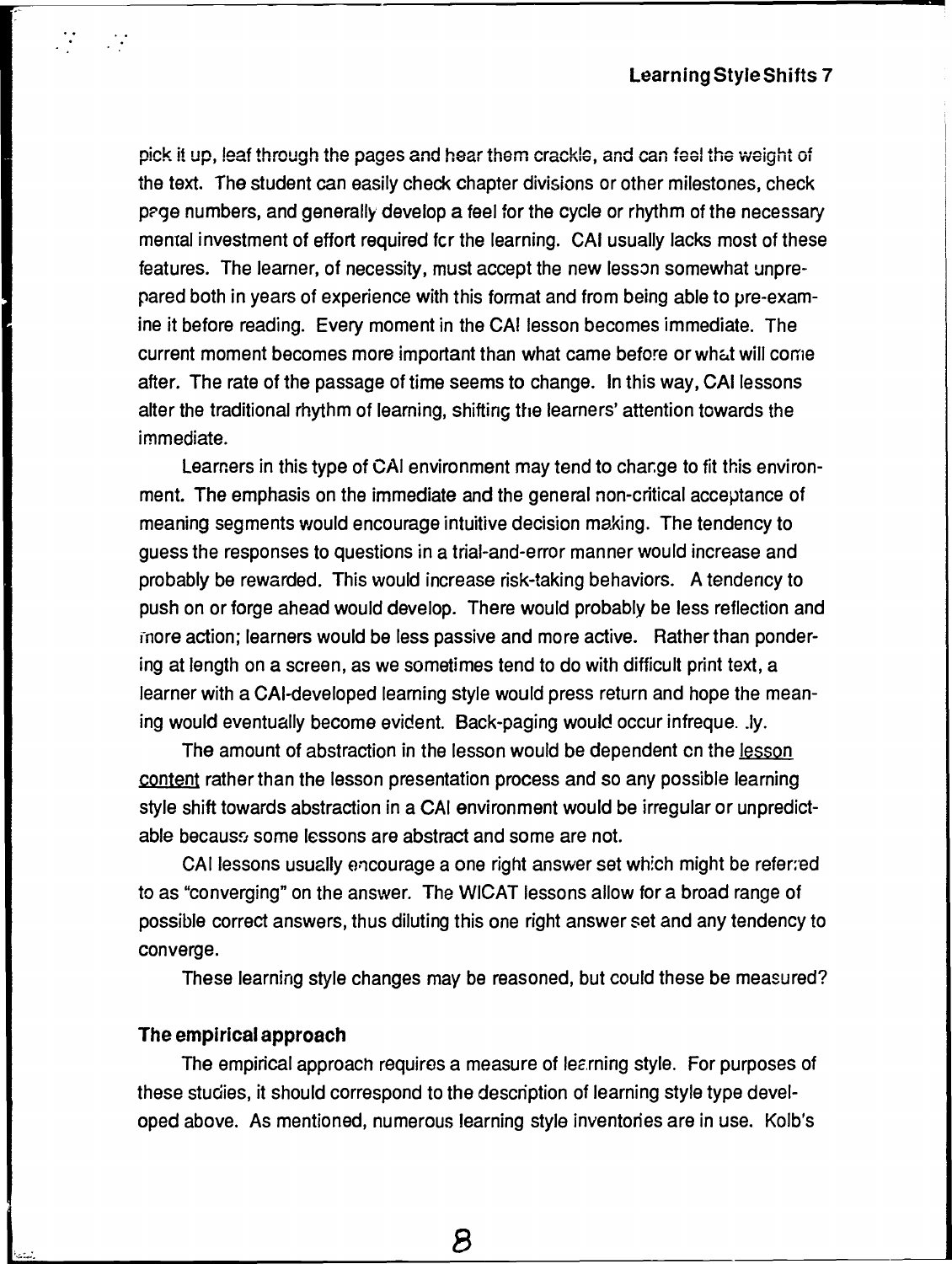$\overline{\phantom{a}}$ 

LSI was selected for this study due to its focus on thought processing variables that fit expectations about leaming style type with this particular CAI leaming system. lts popular acceptance and ease of use were also desirable factors.

 $\mathcal{L}^{\text{max}}_{\text{max}}$ 

Kolb's LSI considers four types that are described based upon two bipolar dimensions. The four types are accommodator, diverger, converger, and assimilator. The two bipolar dimensions are abstract conceptualization (AC) versus concrete experience (CE), and reflective observation (RO) versus active experimentation (AE). Accommodators and convergers are active leamers and correspond to the expected CAI learning type described above. Divergers and assimilators are passive and reflective unlike the expected CAI learning type. The abstract/ concrete bipolar dimension seems less related to the described CAI learning type. A CAI lesson that emphasizes a one right answer set would correspond to the converger type.

The diverger type has been shown to be the primary type for educators (Kalb, 1979). ln a traditional classroom, if students have adapted to the teacher's style, we could expect students on the average to be divergers. ln an intense CAI environment with lessons like those described above, we might expect leamers to be accommodators or convergers on the average.

We emphasize at this point that not all CAI is like that described above, although many CAI lessons do fit these descriptions. Other forms of CAI might encourage the development of other leaming style types. For example, assimilators might do weil with computer Simulations that require the interpretation of data and the development of models to explain this data. Cantounding of research involving learning style preference in CAI environments could easily occur since it is not necessarily the media, but rather the form of the lesson that determines the relationship between learning style and learning process.

Kolb's LSI has been used to show relationships between learning style preference and some educational and career activities. Problems with the reliability of the instrument have been reported (Lamb and Certo, 1978, Geiler; 1979), and low reliability hinders the predictive conclusions that can be reached. However, the correspondence between the expected leaming style type and Kolb's style types, 'he face validity of the instrument, and the underlying theory of experiential learning on which it is based is sufticient to justify its use.

This study will attempt to answer the following questions: Do students entering a CAI environment show a change in their leaming style preference (attitude)? Do any of Kolb's LSI measures relate to achievement in a CAI environment?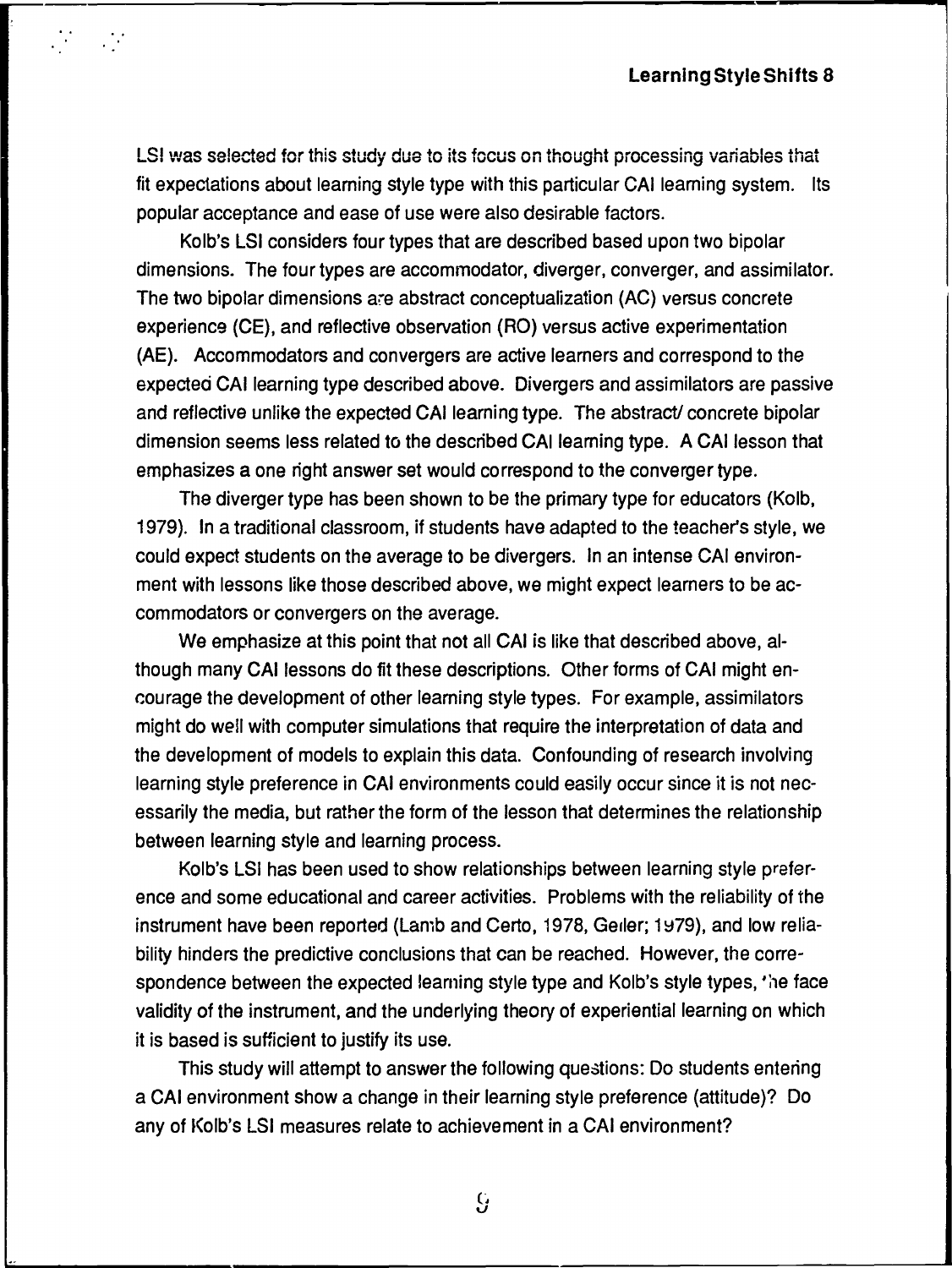### Study 1

The sample consisted of 23 students in one intact combined class of 7th and 8th graders. Pretest math scores indicated that the students were average in achievement. There were ten boys and thirteen girls.

Learning style preference data {LSI, Kolb 1976) and math achievement data (lowa Test of Basic Skills, ITBS) were collected in October before the WICAT learning systemwas started in the school, and then again in February (LSI) and March (ITBS). The students received approximately 30 minutes of CAI math instruction per day, three days per week. Additionally the students received 30 minutes per day of either reading or language arts CAI for the remaining two days of the week. This amounted to about 30 hours of math CAI and 20 hours of other CAI instruction during the five month period from October to February.

### Study 1 results

ln a stepwise multiple regression (SPSSx) of all variables with postlest ITBS math as the dependent variable, pretest ITBS math entered the equation first as expected. Pretest ITBS at this step was significant at the  $p=.0000$  level with a multiple r=. 75. The February concrete experience (CE) dimension of the LSI entered the equation at step 2 and was significant at the  $p=.0001$  and beta $=.5$ . The resulting multiple  $r = .90$  for the two variables preITBS and CE were significant at the  $t = .0000$ level and together accounted for 81% of the variance in posttest Math achievement. No other variables entered the equation, pin limite set at alpha  $=0.05$ . Higher preITBS and higher CE resulted in higher math achievement. The following equation was derived from this data:  $Y = -17.47143 + .95355(prelTBS) + 2.13486(CE)$ . By entering praiTBS math into the regression first, the variance of previous math achievement is controlled for, allowing the effects of learning style on achievement to be more easily detected.

The zero correlation matrix showed a strong relationship between pretest and posttest ITBS math scores as would be expected. None of the LSI measures related significantly to postiTBS math achievement scores though the February LSI dimensions of CE and RO showed some relation. Th negative correlations found between the bipolar dimensions of Kolb's LSI lend some support for Kolb's experiential learning theory, though this may be due to the bias of the LSI instrument (Freedman and Stumph, 1980).

Comparing October and February LSI AC-CE and AE-RO group average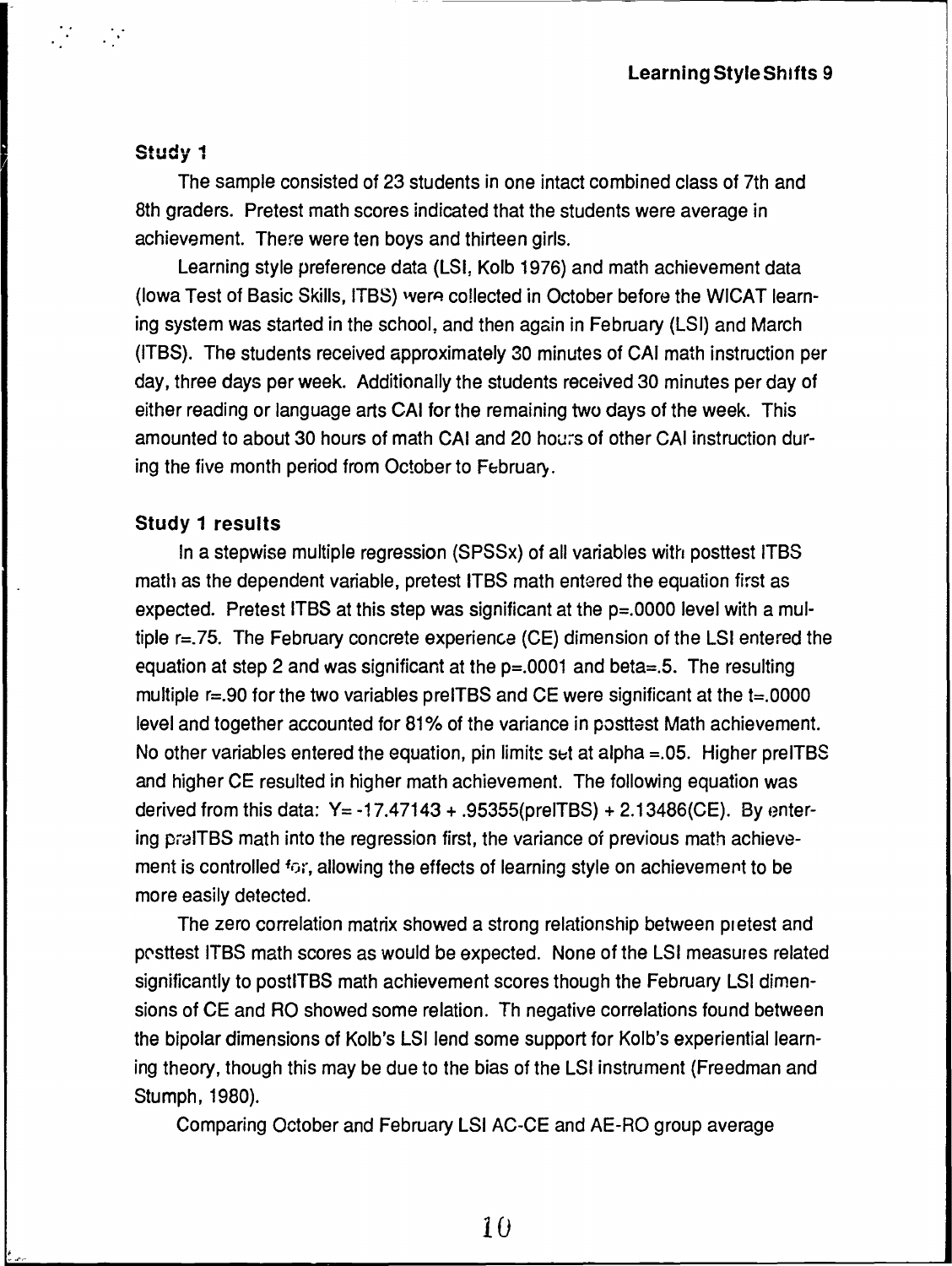



 $\mathcal{N}$ 

 $\mathcal{L}^{\text{max}}$ 

scores showed an interesting shift from the diverger type to the accommodator type. A paired t-test of the AC-CE dimension resulted in a p=.11. The AE-RO dimension resulted in a p=.27. Though not significant, this shift corresponds with the expected shift towards a more active learning style (see figure 1). Interestingly, when this group was blocked by math pre to post gain, the high ability group showed an effect size of .55 on the AE-RO dimension and an effect size of .64 on the AC-CE dimension. The low ability group shifted in the same direction, but not as much (see figures 2 and 5).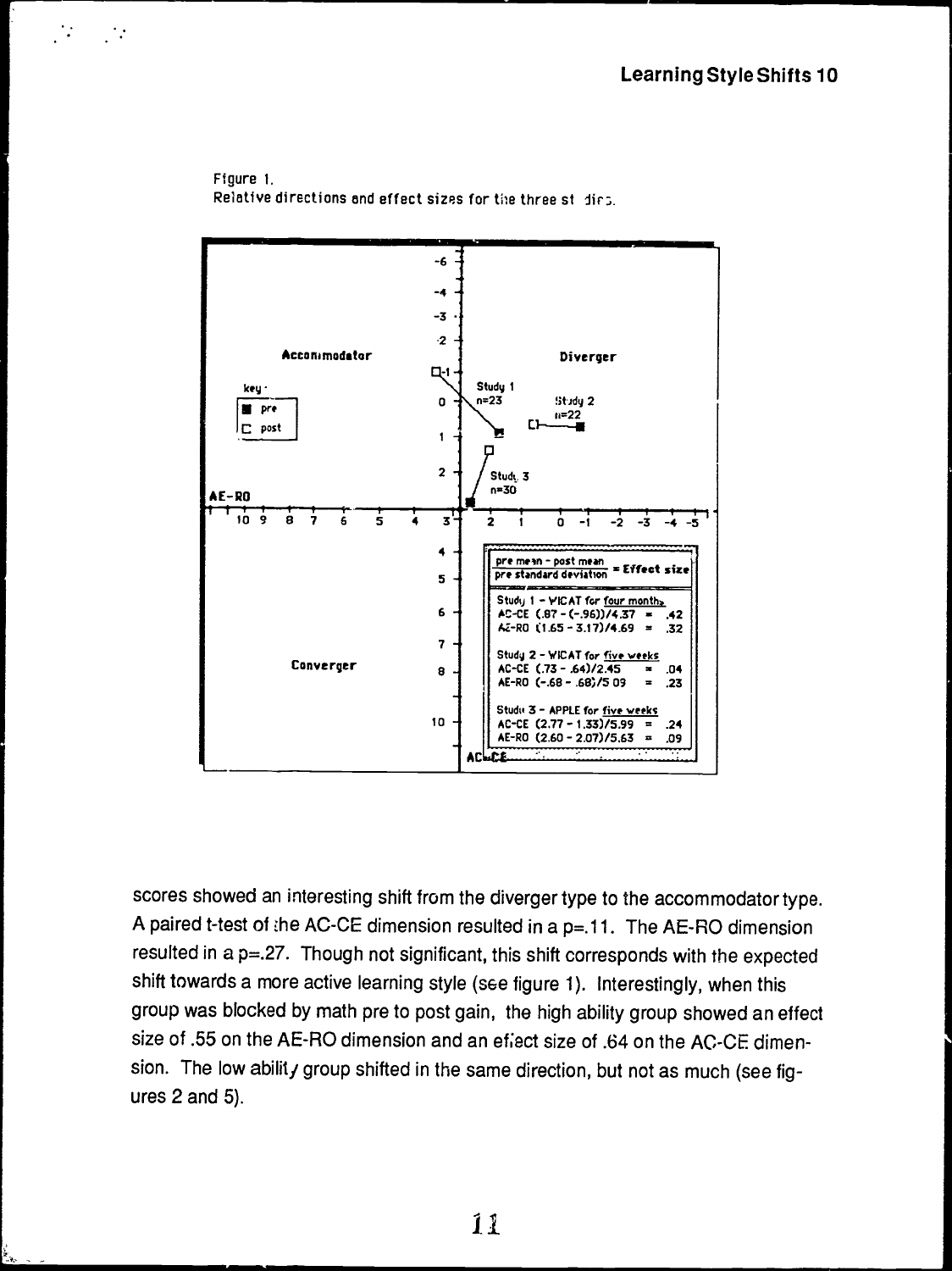### **Learning Style Shifts 11**

### **Study 2**

 $\frac{1}{\sqrt{2}}$ 

 $\mathcal{L}^{\mathcal{L}}$ 

The sample consisted of 30 nineteen to twenty-one year old students that had left school before graduation. They were involved in a remediation program with Youth Services America. This organization focuses on preparing these individuals for jobs by developing appropriate skills and attitudes. One aspect of this development involves improving math skills. These students received math instructior on a WICAT learning system for about three hours per week for five weeks for a total of



about fifteen hours of CAI. Kolb LSI data were collected at the beginning and at the end of the five week program. Only 22 students completed the program. Eight were hired during the period and the post LSI measures were not available for these students. Math basic skills achievement data were also collected.

Floure<sub>2</sub>

### **Results of Study 2**

These students tended to be divergers who preferred reflective observation and concrete experiences. This result is consistent with previous research. The students shifted from pre to post LSI similarly to the students in study 1. A paired t-test resulted in  $p=.13$  for the shift from pre to post AE-RO. Unlike study 1, little change occurred for the pre to post AE-RO dimension (see figure 1). This suggests a preference for a more active learning style. When blocked by math test scores into high and low groups, the high group produced the greater shift, effect sizes of .22 for AC-CE dimensions and .40 for the AE-RO dimensions (see figures 3 and 5). The only significant correlate with math achievalent was post AE which obtained an  $r=.45$ , significant at  $p = 0.035$ .

#### Study 3

Subjects were 30 graduate education majors enrolled in a course entitled "Microcomputer's in Education." Most students enrolled in this course were naive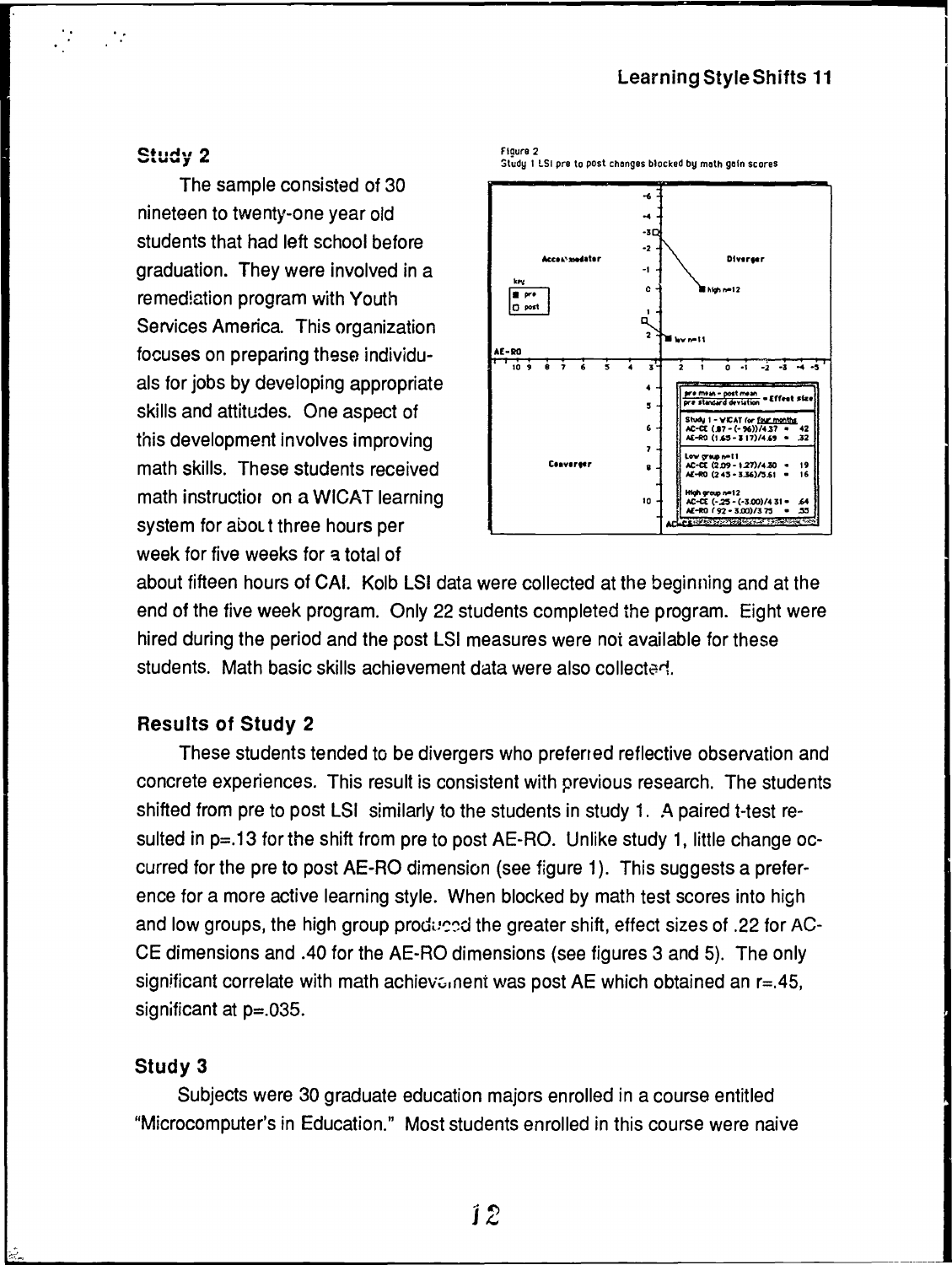## **Learning Style Shifts 12**

about computers but were interested in learning about microcomputers and how they can be used in the classroom. The classwork recuired various and uncomputer associated activities including disk initialization, learning how to use the Apple disk operating system, entering and running BASIC programs, learning utilities like word processing and data base applications, and also evaluating educational software. Students spent about 2 hours per week with hands-on i.istruction using Apple II microcomputers and about 1 hour per week in lecture and demonstration. Learning style measures (LSI, Kolb 1976) were taken at week 2 and again 5 weeks later. This represents about 10-15 hours of diverse CAI experience. Course midterm grades were used for forming high and low ability groupings.

### **Results of Study 3**

This group shifted towards less abstract conceptualization and more concrete experience, though not significantly. When blocked into ability groups based on midterm class scores, the high group shifted more

Figure 3 Study 2 t SI pre to post changes blocked by a math pretest



Figure 4 Study 3 LCI pre to post changes blocked by midterm grades



than the low group and in a different direction (Figure 4). The low group's shift was similar to the observed shifts in studies one and two towards the accommodator type. The high group shifted towards more concrete experience (CE) like the results userved in study one. However, unlike studies one and two, the high group in study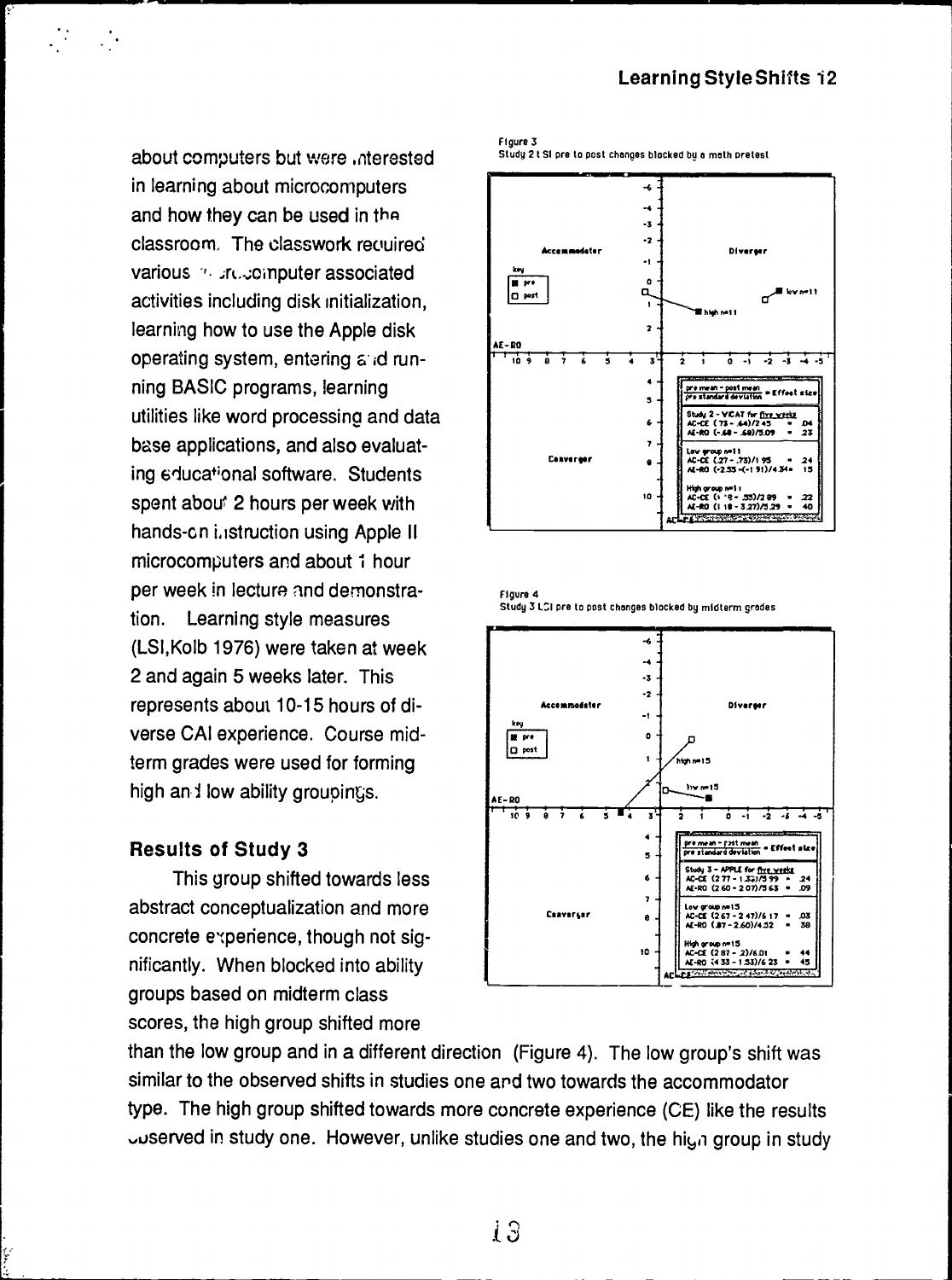three shifted towards more reflective Observation (RO) and less abstract conceptualization (AC) and active experimentation (AE). The only correlates with achievement were the February active experimentation (AE) dimension, with r=.38 significant at p=.037. Students that had a higher active ex-

'.

 $\mathcal{F}_{\mathcal{F}}$ 

|                   |     |                  | Study 1 Study 2 Study 3 |  |
|-------------------|-----|------------------|-------------------------|--|
| AC-CE low groups  | .19 | .24              | .03                     |  |
| AC-CE high groups | .64 | .22 <sub>2</sub> | .44                     |  |
| AE-RO low groups  | .16 | .15              | .38                     |  |
| AE-RO high groups | .55 | .40              | .45                     |  |

-------~-~ -----------~-------------- ---------.

perimentation (AE) preference at week two of the class tended to do better on the midterm examinations but then these same students preference for AE decreased and their preference for RO increased by week seven.

A summary of the effect size of the pre to post LSI Observations showed that the high groups consistently produced considerably greater effect sizes than the low groups except for the AC-CE dimension in study two. Also, study one, which Iasted for four months showed larger effect sizes than studies two and three which both ran for five weeks. (See figure 5.)

### **Conclusions**

The design of the study and low reliability of the instrumentation severely limit causal interpretations; however, the findings of these studies and others suggest that learning style plays a part in learning and should be considered as a design variable.

The math (ITBS) data were taken after a  $\varepsilon$ : j.ool year of CAI instruction and the LSI data were taken before and during the school year. The correlation occurred between the later LSI measures and not with those before the students started the CAI system. The observed changes in learning style and math achievement occurred together. The extensive CAI provided by the introduction of the WICAT system might reasonably be expected to causr a learning style shift as weil as achiavement gains. A series of LSI posttest only s.udies of WICAT schools already existing compared to schools with traditional instruction should confirm or reject any learning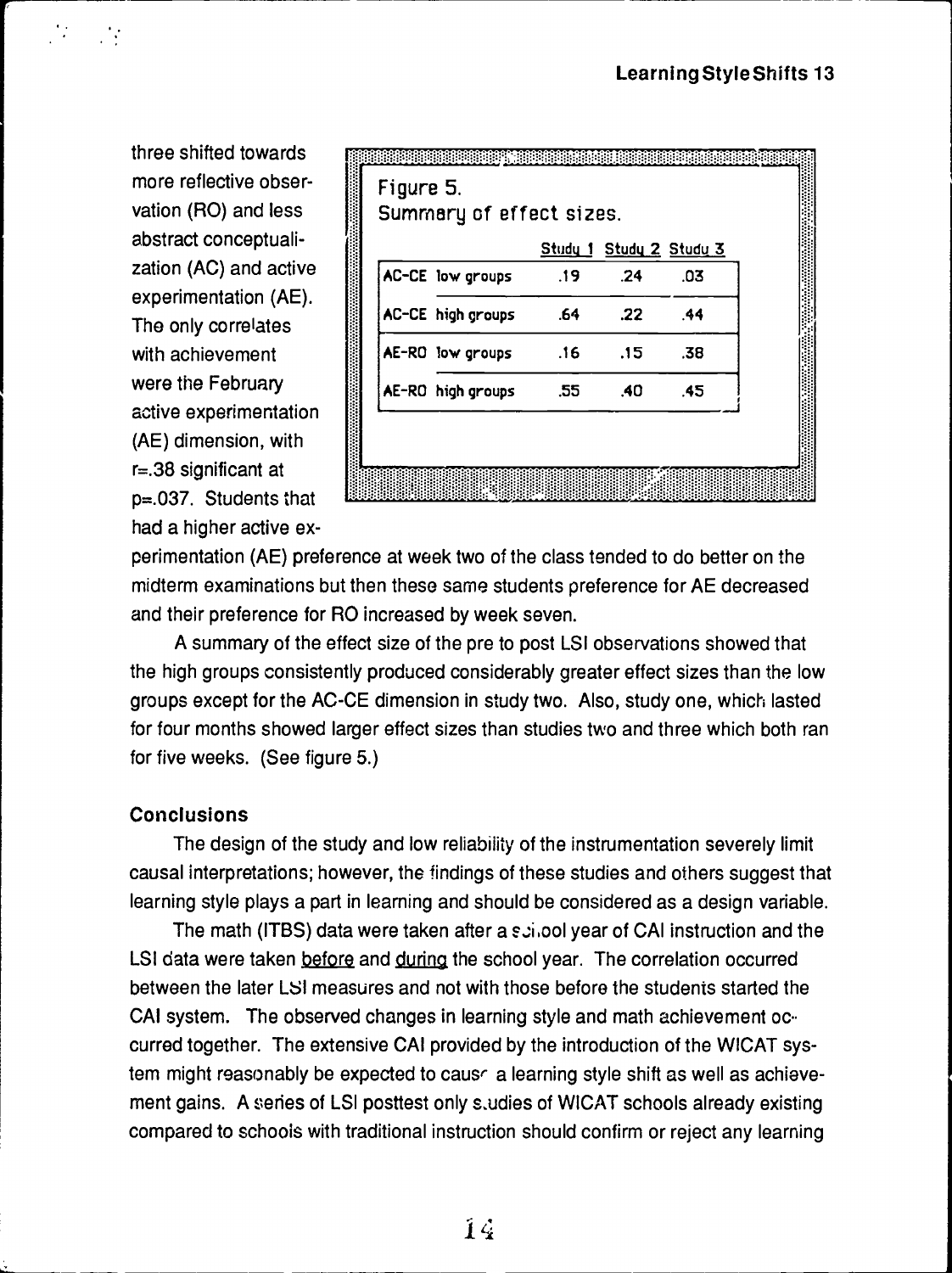style preference shifts occurring in this CAI cnvironment.

When the laarners in studies one, two, and three are separated into low and high ability groupings, uniformly the high ability groups shifted more on the average than the low ability groups. This would suggest that higher ability students adapt to the current learning environment relatively soon and ther. work more productively in that environment. lf so, matehing instructional method and learning style preference becomes paramount for low ability students. lt seems that the high ability students will learn despite the presentation mode.

Past studies indicate that on the average, students and teachers in our schools can be described as diverger types. Could the introduction of more CAI of this type cause a general average shift towards the accommodator type?

### References

..

- Alessi, S.M. & Trollip, S.R. (1985). Computer-based Instruction. cnglewood Cliffs, New Jersey: Prentice-Hall, lnc.
- Bevan, N. (1984). Is there an optimum speed for presenting text on a VDT? International Journal of Man-Machine Studies. 14(1),59-76.
- Carrier, C. and Sales, G. (1987). The effect of learning style and type of feedback in computer-baseci instruction. A paper presented at the annual meeting of the American Educational Research Association, April 1987, Washington, D.C.
- Dunn, R. & DeBello, T.; with Brennan, P., Krimsky, J. and Murrain, P. (1981). Learning style researchers define differences differently, Educational Leadership, 372-\_\_\_. Feb 1981
- Freedman, Richard D. & Stumph, Stephen A. (1978). What can one learn from the Learning Style Inventory? Academy of Management Journal, 21(2), 275-282.
- Freedman, Richard D. & Stumph, Stephen A. (1980). Learning Style Theory: Lass than meets the eye  $\frac{A}{A}$  ademy of Management Review, 5.(3), 445-447.
- Grabinger, R.S. & Jonasser David (1988). Independent study: Personality. cognitive, and descriptive predictors. A paper presented at the Annual Conference for the Association of Educational Communications and Technology, New Orleans, LA, January 1988.
- Geller, Lester M. (1979). Reliability of the Learning Style Inventory, Psychological  $Reports, 44()$ , 555-561.
- Gillingham, Mark G. (1988). Text in computer-based instruction: What the research -ays, Journal of Computer Based Instruction. 15(1), 1-6.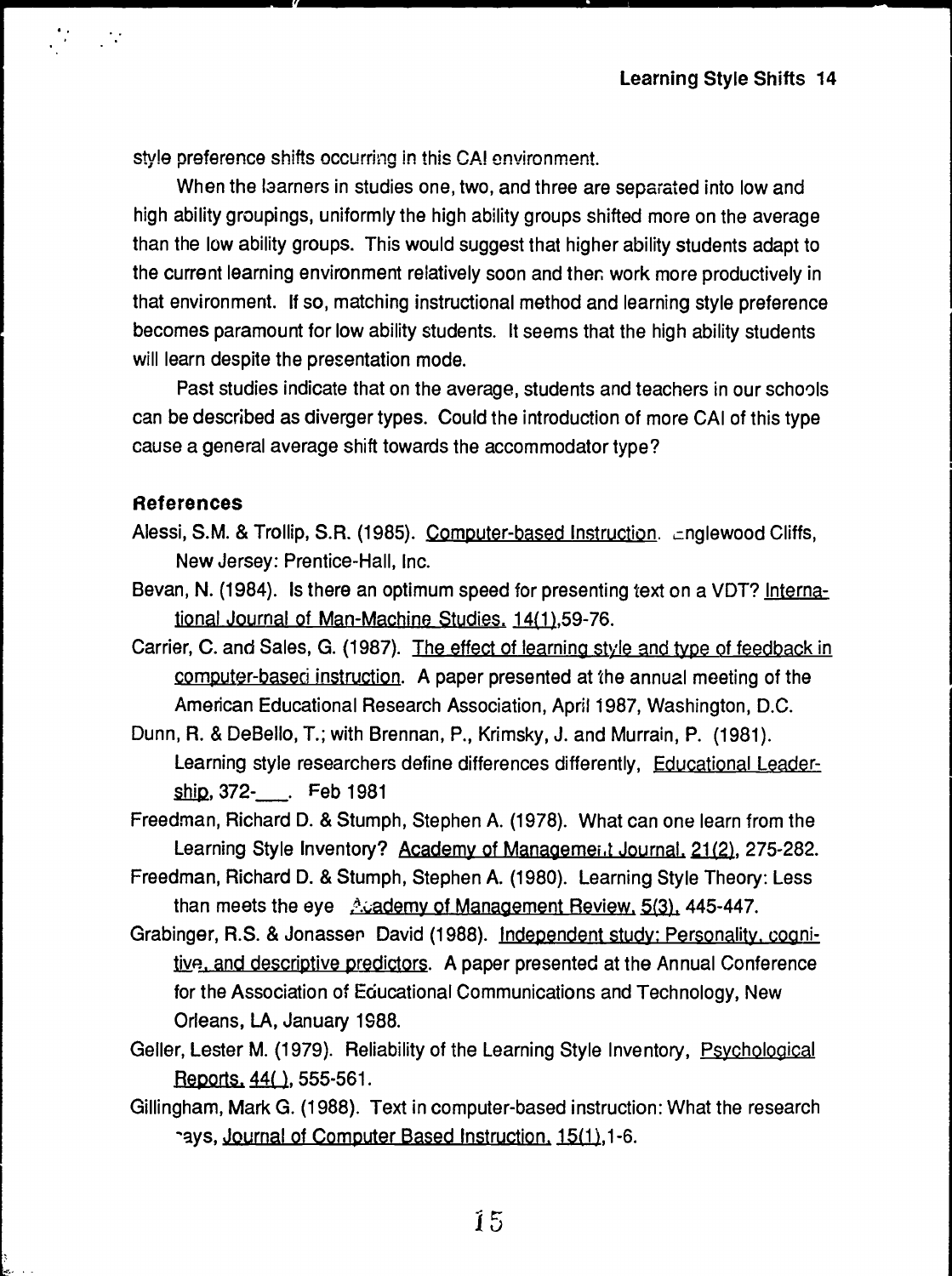Gilman, D.A. (1969). Comparison of several feedback methods for correcting errors by computer-assisted instruction. Journal of Educational Psychology, 62(), 503-508.

 $\mathcal{L}^{\text{max}}_{\text{max}}$ 

- Keefe, James W. (1979). Learning style: An overview. In Student Learning Styles, published by the National Association of Secondary School Principals, Reston, VA.
- Keefe, James W. and Monk, John S. (1987). Learning Style Profile, Examiner's Manual. Published by the National Association of Secondary School Principals, Reston, VA.
- Kintsch, W. (1986). Learning from text. Cognition and Instruction, 3(), 87-108.
- Kolb, D.A. (1976). Learning Style Inventory: Technical Manual. Boston, McBer.
- Kolb, D.A. (1981). Learning styles and disciplinary differences. In A. Chickering and associates(Eds.), The Modern American College. San Francisco: Josey-Bass.
- Merritt, Sharon L. & Marshall, Jon C. (1984). Reliability and construct validity of ipsative and normative forms of the Learning Style Inventory, Educational and Psychological Measurement, 44(), 463-471.
- Ong, Walter (1982). Orality and Literacy: The Technologizing of the Word, Methuen, London and New York.
- Sewall, Timothy J. (1986). The measurement of learning style: A critique of four assessment tools. Wisconsin University Assessment Center, Green Bay. (ERIC Document Reproduction Service number ED 267 247).
- Stewart, W.J. (1983). Meeting learning styles through the computer. Journal of Educational Technology Systems, 11(1), 291-296.
- Stice, Carole F. & Dunn, Mary B. (1985). Learner styles and strategy lessons: A little something for *s* veryone. A paper presented at the Annual Meeting of the Southeastern Regional Conference of the International Reading Association, Nashville, TN, November 1985. (ERIC Document Reproduction Service number ED 271 721).
- Thompson, Patricia, Finkler, Deana, & Walker, Steve (1979) Interrelationships among five cognitive style tests, student characteristics, and achievement. A paper presented at the annual meeting of the American Educational Research Association in San Francisco, April 1979. (ERIC Document Reproduction Service number ED 174 678).

Roy Clariana and Lana Smith may be reached at this address: Memphis State University, Reading Center, Memphis, TN 38152 phone(901) 454-2378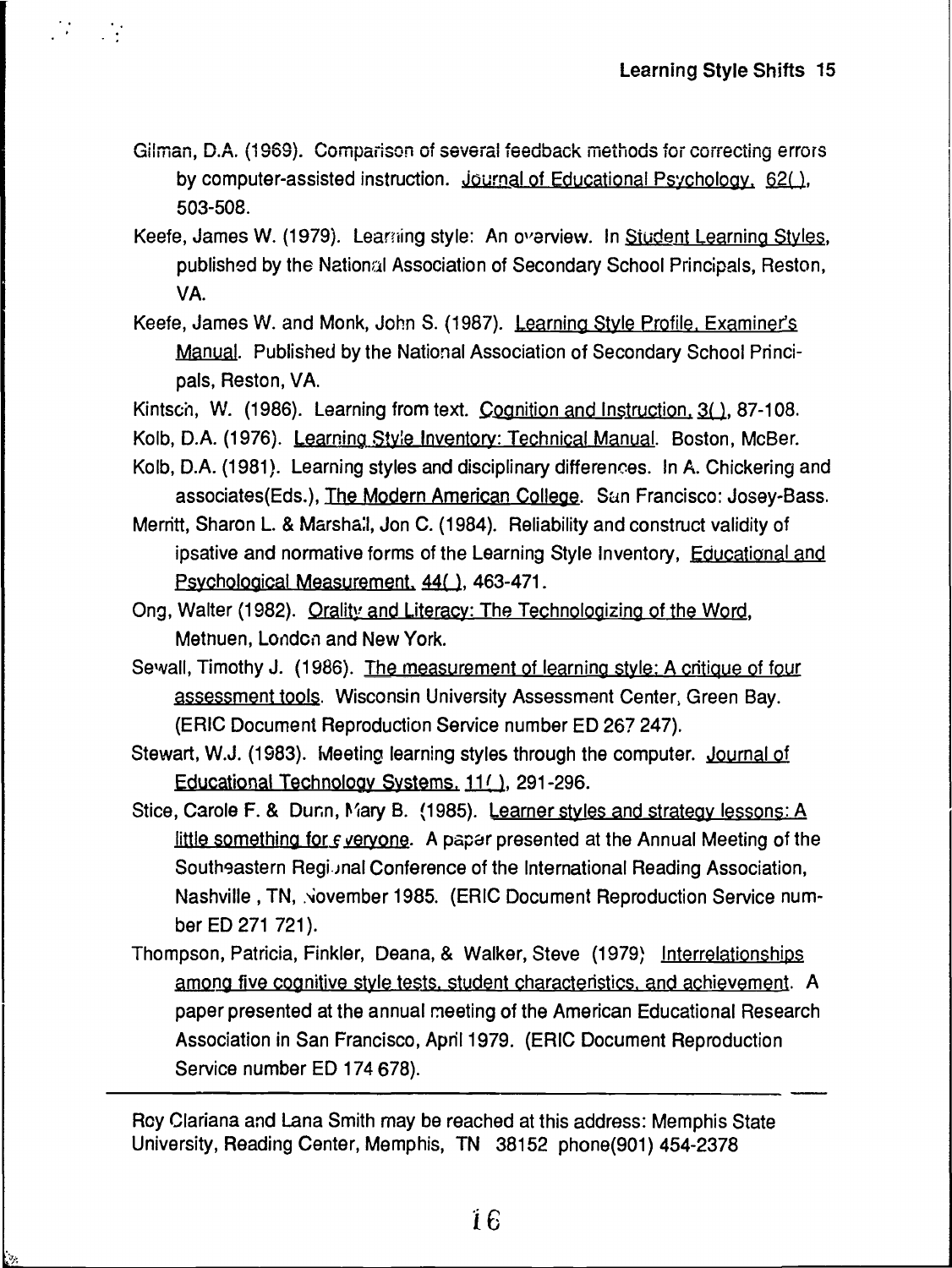Figure 1. Relative directions and effect sizes for the three studies.

 $\label{eq:2} \frac{1}{2} \frac{d^2}{dt^2} \left( \frac{d^2}{dt^2} - \frac{d^2}{dt^2} \right)$ 



 $\frac{1}{2}$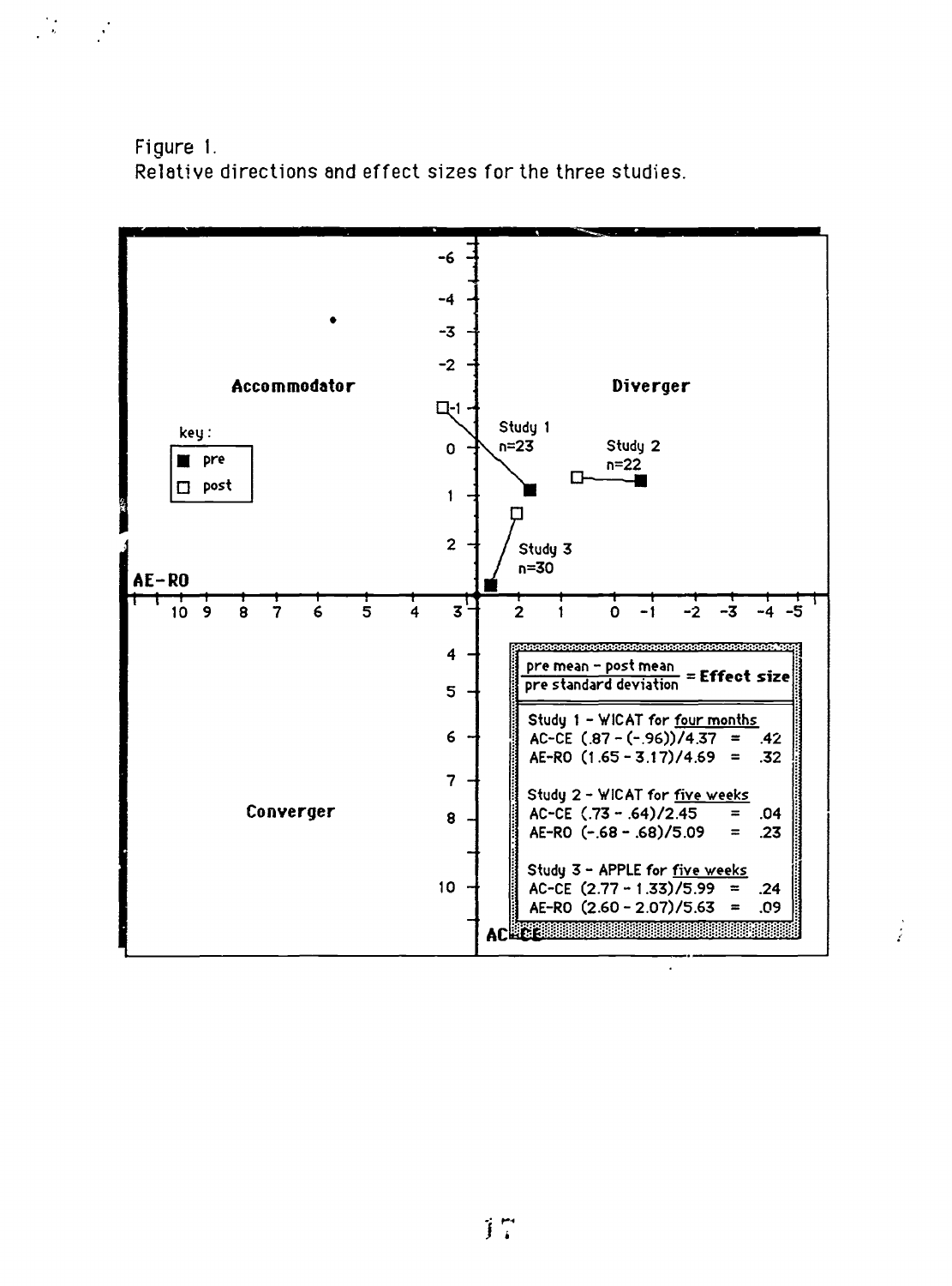

 $\frac{1}{2}$ 

 $\cdot$ 

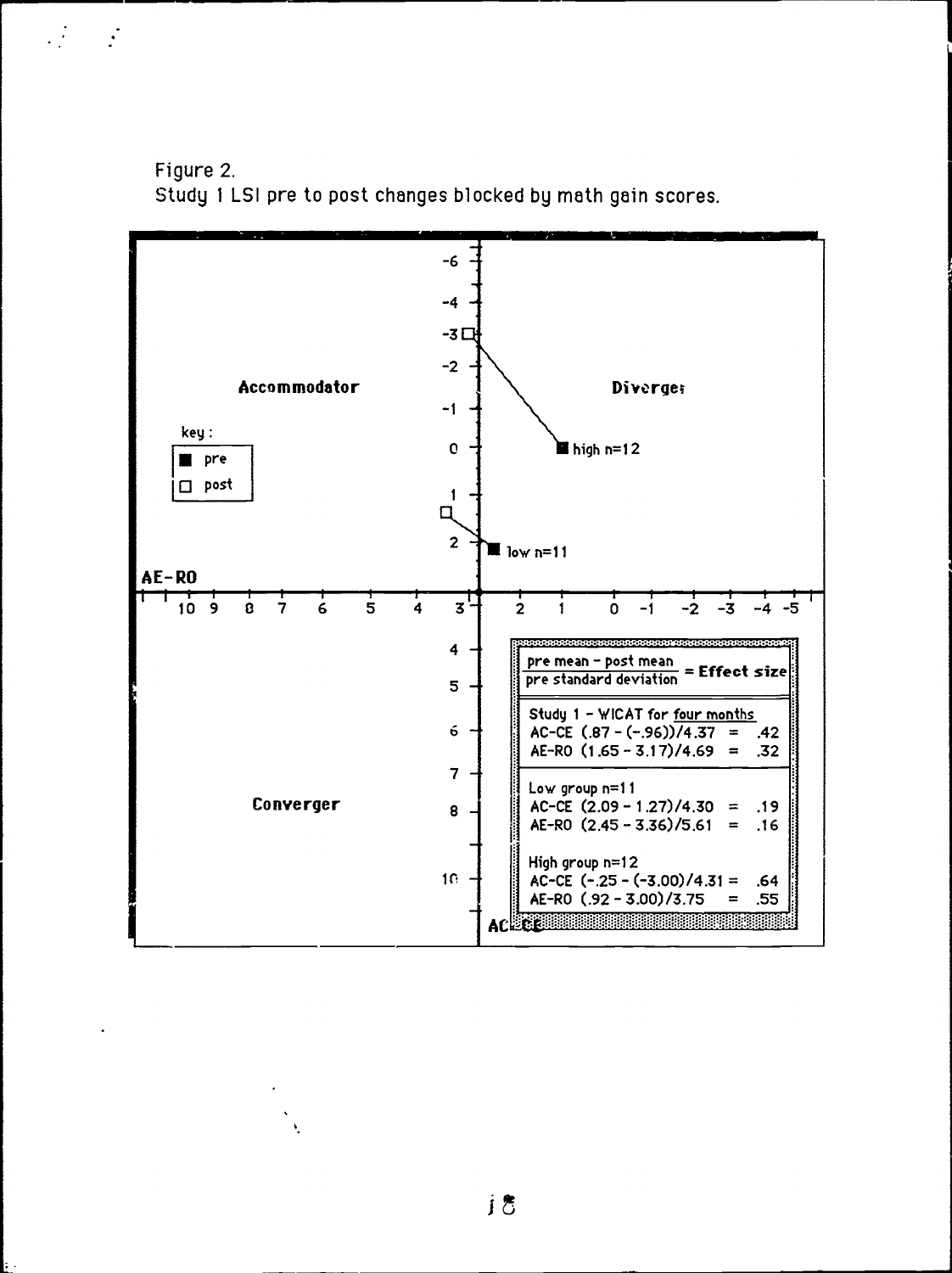

 $\mathcal{L}^{\text{max}}_{\text{max}}$